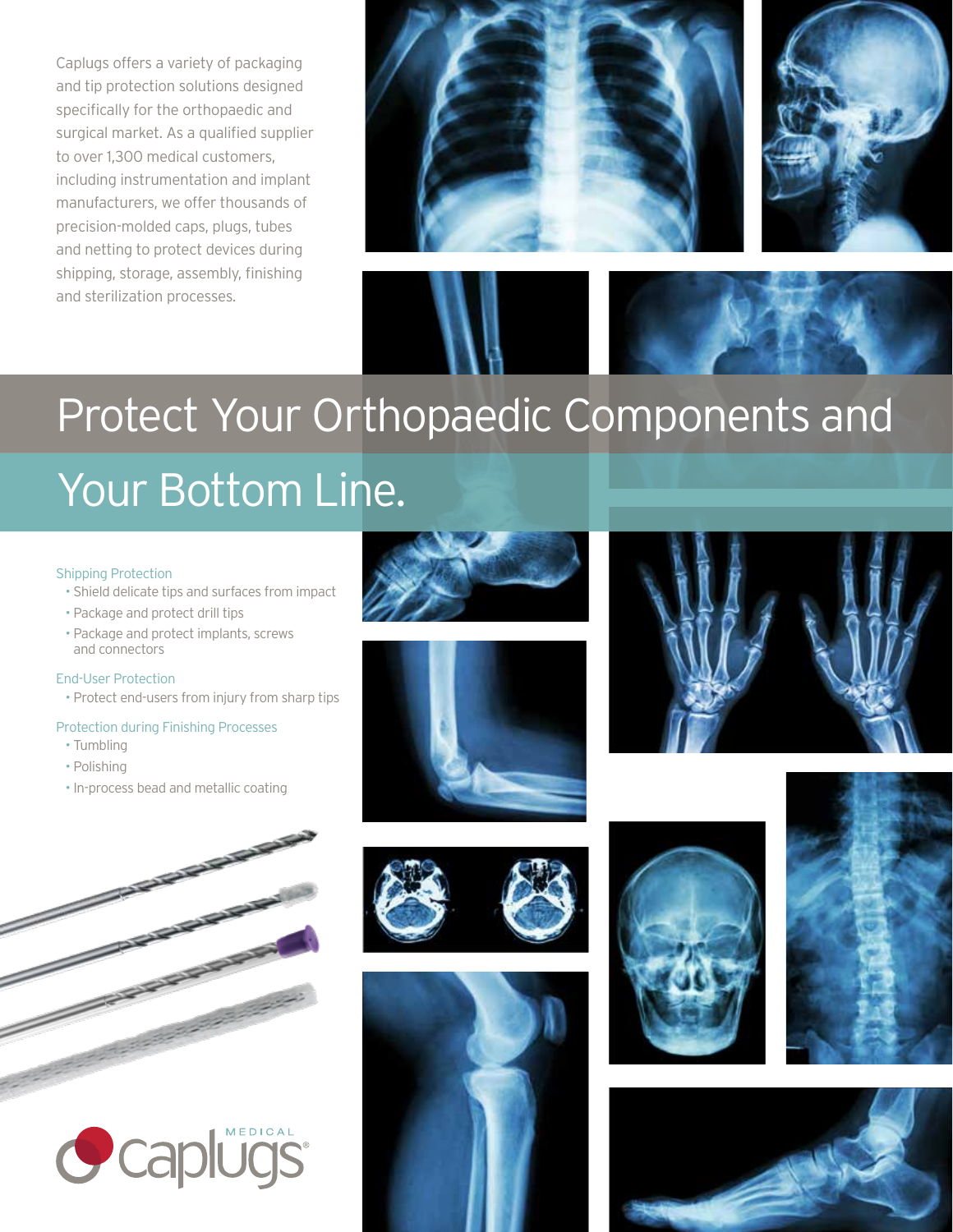# With more than 40,000+ standard the protection and packaging

We offer products developed specifically to m tool customers. Parts are available in a w





## Ergonomic Vented Caps – EVC Series

5 sizes with internal channels for natural venting. Designed for easy, ergonomic installation and removal

**Material** - Medical Grade Elastomer **Color** - Various





### Closed Sleeve Mesh Caps – CSWF-C Series

Flexible nature of the mesh accommodates a wide range of diameters and shapes.

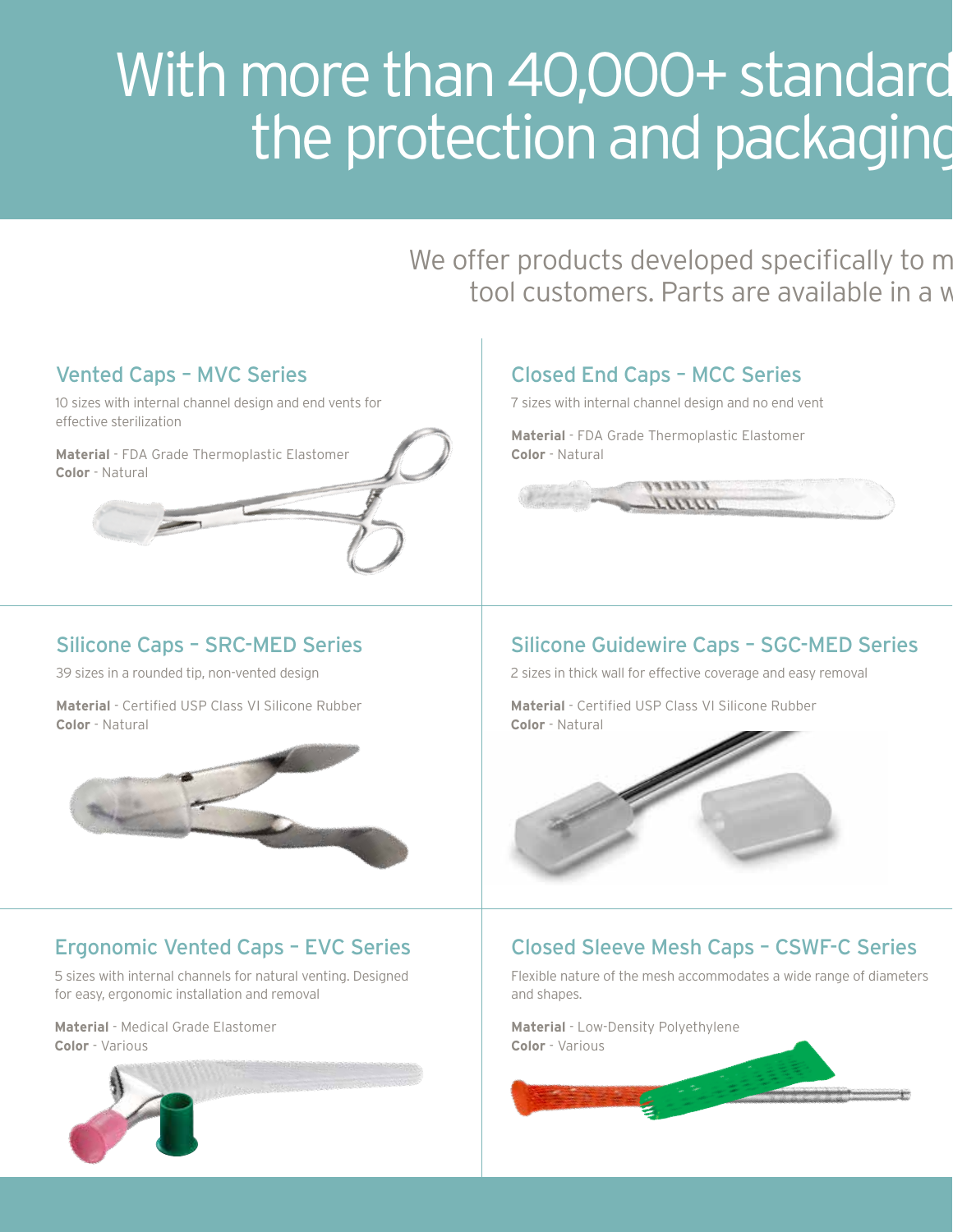# parts in stock, Caplugs can deliver the protection when you need it.

eet the needs of our orthopaedic and surgical ide range of sizes, shapes and materials.



## Rigid Tubing – TRO and TRC Series

Caplugs tubing is available in a wide range of diameters and cut to the requested length

Choose from standard wall or heavy wall

Rectangular and oval tubing is also available, but not stocked in inventory.

- Open end tubing (TRO Series) is available in 27 different diameters
- Closed end tubing (TRC Series) is available in 21 different diameters
- Square open end tubing (TSO Series) is available in 7 different diameters

**Material** - PETG **Color** - Natural



### Open Sleeve Mesh Caps – CSWF Series

Flexible nature of the mesh accommodates a wide range of diameters and shapes

**Material** - Low-Density Polyethylene **Color** - Various